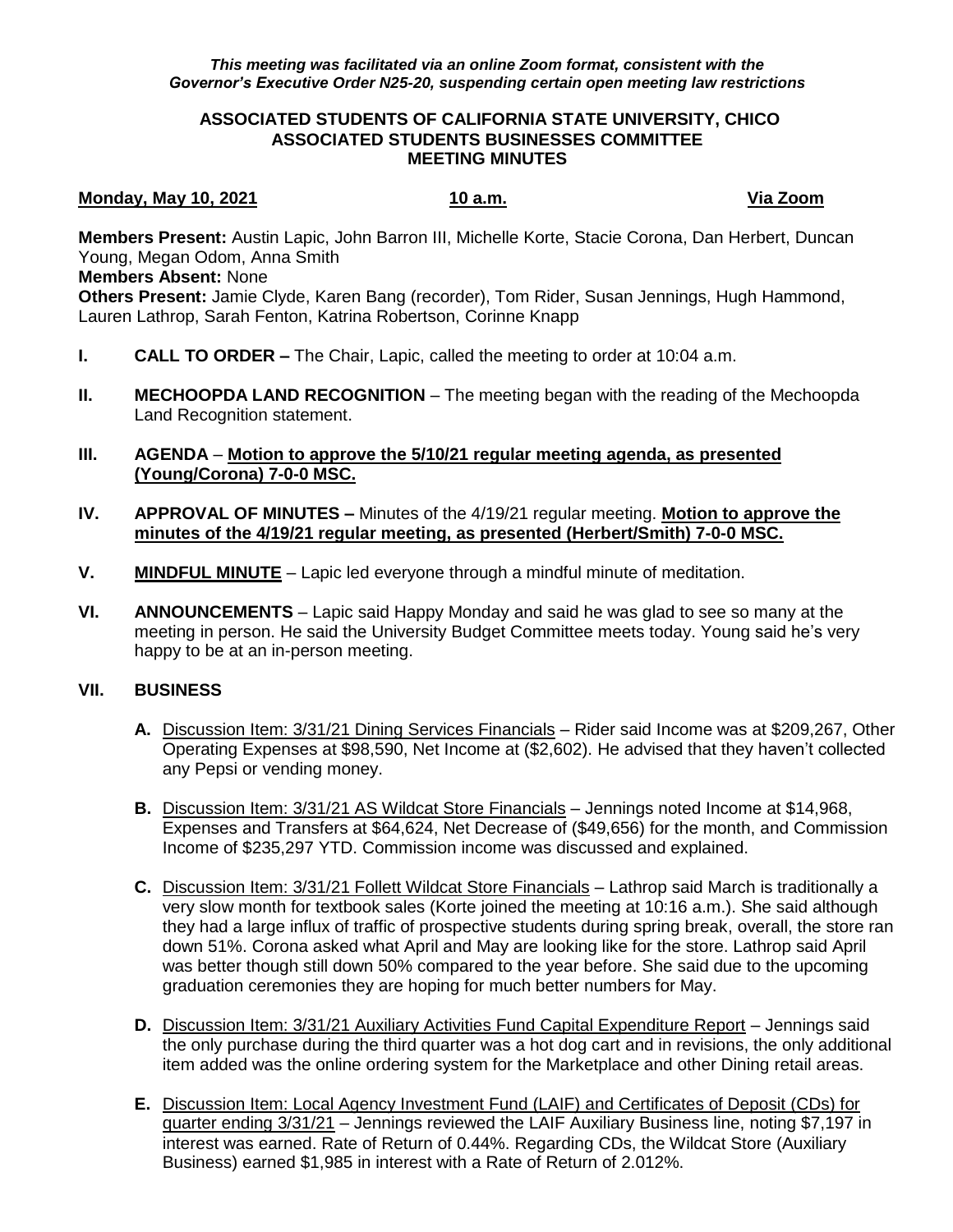- **F.** Discussion Item: 2020-21 Reflection Lapic requested everyone's thoughts on the past year. Korte said the virtual meetings went well and were effective. Young said this is one of the most efficient committees he has sat on. Herbert said he enjoyed participating in ASBC and announced he is retiring in two weeks after having worked six years on campus. Lapic said he will be missed. Rider said it was a tumultuous year for Dining and feels lucky to have such a supportive group here. Lapic gave a shout out to Hammond, Fenton and Bang for their behind the scenes help, being prepared and adapting. Jennings thanked Lapic for being such a great leader of ASBC this past year. She said it has been an interesting year from a financial perspective and expressed appreciation for the committee's understanding. Lapic said this year has allowed the AS to reinvent all that we do and we're now more efficient, both for the corporation and the students.
- **VIII.** DINING SERVICES DIRECTOR'S REPORT Rider said Dining Services just came to an agreement with University Housing and it will still be a net zero agreement. He said they are expecting 1,900 students in University Housing in the fall and all Dining Services locations will be opening in the fall. He also noted that Butte Station will open on June 7. Rider said there is some anxiety with his crew regarding being understaffed and Dining Services being put back together differently than what it looked like in the past. He said he is looking to hire career staff as soon as possible. • Regarding Pepsi, Rider said a demand letter was sent to them for payment as they are delinquent for their 2020 payments. • Rider said he and Clyde met with Mike Guzzi regarding the Butte 2 building to discuss ideas regarding food service in the building, such as a coffee shop. He noted appreciation for the AS being invited in during the design phase.
- **IX.** CHICO STATE WILDCAT STORE DIRECTOR'S REPORT Lathrop said focus at the store right now is getting through graduation and the last minute announcement of in-person graduations has been chaotic for them. She said Herff-Jones and Jostens are way behind and a lot of campuses weren't staffed for last minute in-person graduations. Lathrop explained that Herff-Jones is prioritizing in order of ceremony date, not when orders were placed, which poses a large customer service issue as Herff-Jones will deliver one to two days before graduation. She said they've received their order in the Bookstore which will help. Lathrop updated the committee regarding their new extended hours of operation due to graduation. She noted they are also putting a tent in front of the BMU with sales items and grad items to pull people into the store. Lathrop said they are looking forward to the fall semester, and hopefully a normal year next year and normal 2022 graduation.
- **X. EXECUTIVE DIRECTOR'S REPORT –** Clyde said the Follett Bookstore contract will be going to the Board this Friday for approval, noting there will be a reduction in commission by 2%, the contract will be extended four years, and there will be loss of the minimum guarantee until campus comes back to full capacity. She said we agreed to these terms but they're not sustainable so will have to make changes next year unless we see significant sales. Young asked if the contract would be renegotiated next year and Clyde said yes, noting there's a 90 day clause for getting out of the contract. She said Follett has been a great partner with us and hopefully next year will be a lot better. • Clyde explained the RFP between Coke and Pepsi, noting Pepsi won the bid because of their sponsorship dollars. She said now that they're taking away their sponsorship dollars, they actually cost us more than Coke does, so it's not in our best interest to stay with them if they want to change the contract to what they're now proposing. Clyde explained the sponsorship dollars and said Pepsi is frustrated because they haven't had a lot of marketing this past year due to campus being closed. Rider said Pepsi is trying to tie all the risk back on us, trying to get us to agree to pay by volume, trying to get rid of last year and trying to tie it to our bonus. Clyde said the current contract is not tied to volume. She said banks also wanted to pay less for their ATM contracts but those agreements are not tied to head count. Clyde said on the flip side, the UKG (Kronos) payroll quote was based on the number of staff we had at the time the contract was signed and the number of staff are significantly down. Discussion was held. Lapic said it has been interesting to go through this from pre-COVID, to COVID, to the beginnings of a return to normalcy. • Clyde said she's not a